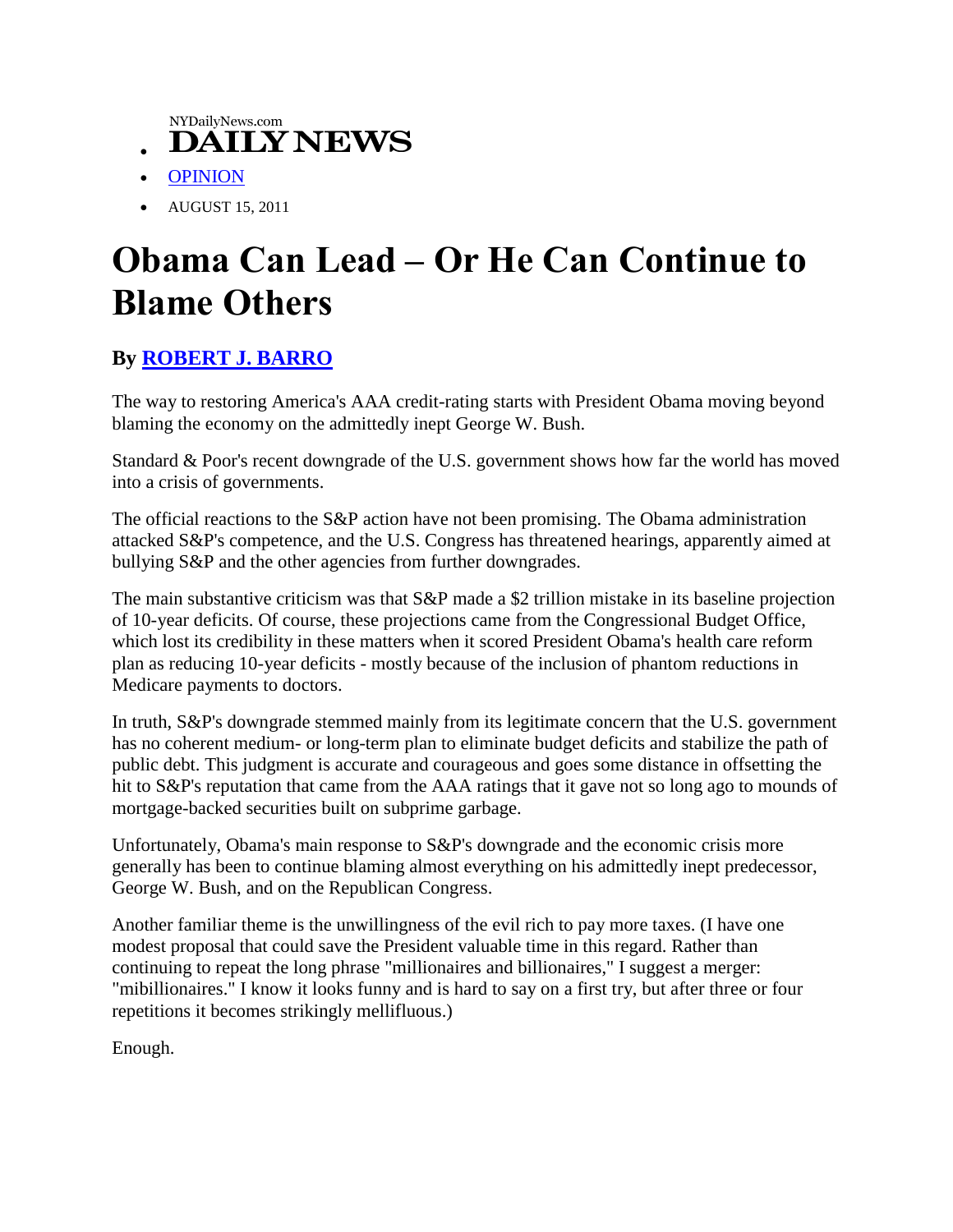The way forward to restoring our AAA rating begins with Obama taking seriously the surprisingly sound report by his recent bipartisan debt and deficit commission. Building on those recommendations, I have constructed a fiscal plan:

- Make structural reforms to the main entitlement programs starting with increases in ages of eligibility and a shift to an economically appropriate indexing formula.
- Eliminate the unwise increases of federal spending by Bush and Obama, including added outlays for education, farm and ethanol subsidies, and expansions of Medicare and Medicaid.
- Lower the structure of marginal tax rates in the individual income tax.
- Pay for the rate cuts by gradually phasing out the main tax-expenditure items, including preferences for home-mortgage interest, state and local income taxes, and employee fringe benefits.
- Permanently eliminate federal corporate and estate taxes, levies that are inefficient and raise comparatively little money.
- Introduce a broad-based expenditure tax, such as a value-added tax (VAT). Depending on the structure of exemptions, a rate of 10% should raise about 5% of GDP in revenue.

The VAT system is present in most developed countries and can be highly efficient because it has a flat rate, falls on consumption and has built-in mechanisms for ensuring compliance. However, a VAT is also a magnet for criticism by conservatives - who worry about the promotion of a larger government.

I share this concern and would defend a VAT only if it can be firmly linked to the other parts of the reform package. But more fundamentally, given the projected path of entitlement spending, I see no reasonable alternative.

It is hard to imagine President Obama becoming the leader of this kind of broad fiscal initiative. Though he has endorsed some pieces of some of these components, the embrace has been halting. He is hedging, not leading.

Thus, as S&P observed, uncertainty about our fiscal path will likely not be resolved at least until the outcomes of next year's crucial elections.

The one person with the power to eliminate part of this uncertainty is the President, who could nobly decide not to stand for reelection, thereby following in the footsteps of Lyndon Johnson and Calvin Coolidge. Johnson was forced out by a different type of crisis, Vietnam, and he hung on too long, delaying his announcement until he saw his poor performance in the New Hampshire primary and in subsequent electoral polls. Coolidge is a more dignified model, as he opted out in 1927 while things were going fine. In fact, Obama could borrow Coolidge's memorable phrase, "I do not choose to run."